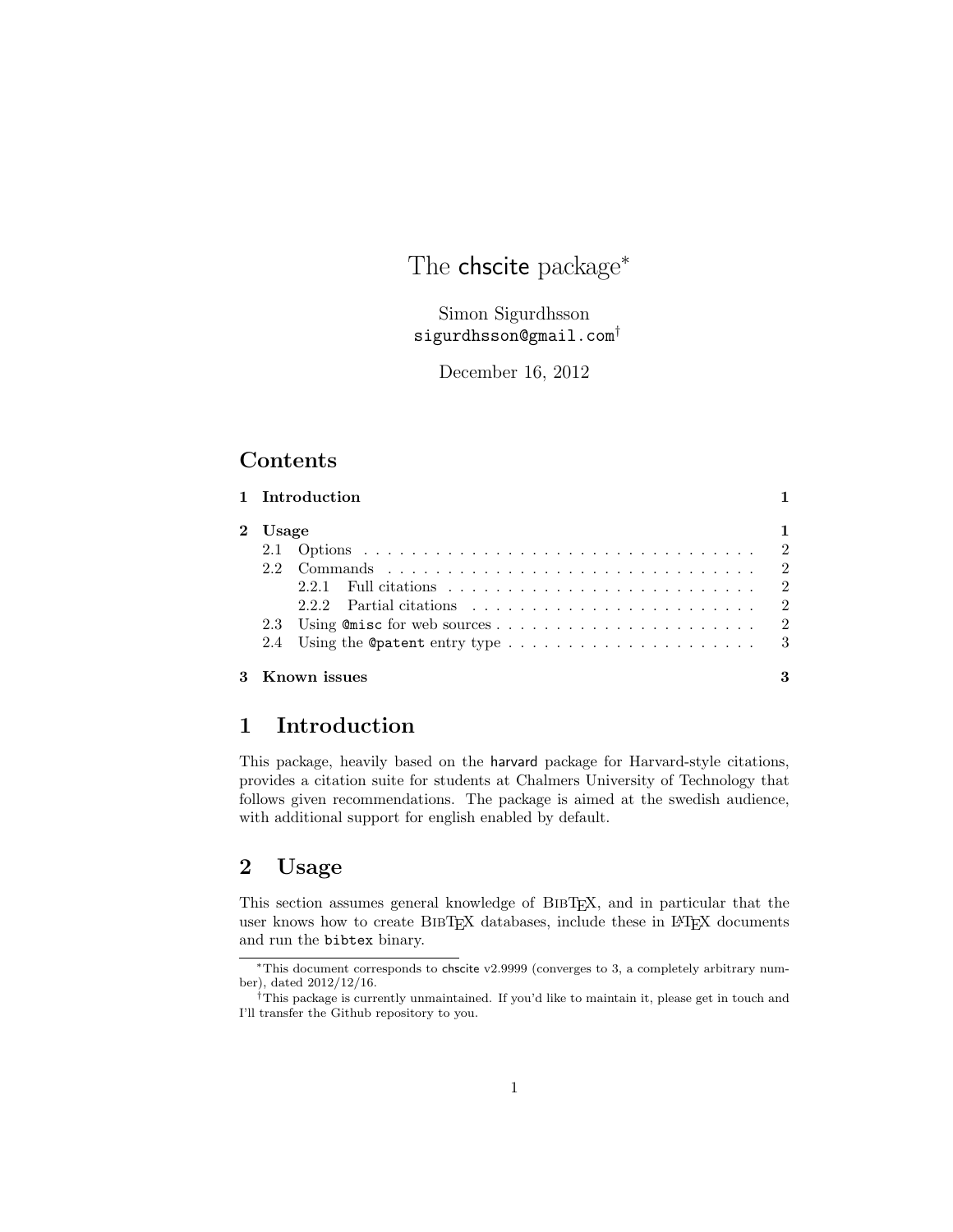### 2.1 Options

The package is invoked as \usepacakge  $\langle \langle \rangle$  {chscite}, where  $\langle \langle \rangle$ } can be either english (the default) or swedish. The language option controls the language of various internal strings used by the BIBT<sub>EX</sub> style chscite.bst.

#### 2.2 Commands

The package itself contains relatively few user-exposed commands. These can be used to cite references in a few different ways. For more information on these commands, refer to the harvard package manual.

#### 2.2.1 Full citations

 $\cdot$  The  $\no$ ite{ $\vee$ cence}} command includes a reference in the bibliography without printing anything. This is useful for references that aren't actually referenced in text.

\cite The familiar \cite  $[\langle \textit{suffix} \rangle] {\langle \textit{reference} \rangle}$  command works as for standard BibTEX styles, except it now uses the Harvard convention for citing references. Sample output: (Lamport 1986).

\citeaffixed The \citeaffixed  $[\langle \text{surface}\rangle]{\langle \text{reference}\rangle}$  command works the same way as \cite, but prefixes the output with  $\langle prefix \rangle$ . Sample output: (i.e. Lamport 1986).

\citeasnoun The \citeasnoun  $[\langle \text{surface}\rangle]$  {\reference} command cites a reference as a noun. Sample output: Lamport (1986).

\possessivecite The \possessivecite  $[\sqrt{s}t] {\langle reference \rangle}$  command cites a reference as in the possessive manner. Sample output: Lamport's (1986).

#### 2.2.2 Partial citations

 $\c{intername}$  The  $\c{intername}{\n (reference)}$  command simply prints the author name(s) of the given reference.

 $\c{t}$  The  $\c{t}$   $\c{t}$  (*reference*) command simply prints the year of the given reference.

### 2.3 Using @misc for web sources

In this package, the @misc BibTEX style has been crafted to typeset web sources correctly as per Chalmers recommendations. Proper use, apart from usual BibTEX syntax, includes using the note field to specify retreival date and the howpublished field for web page title:

```
@misc{google,
author = {Johnson, S.},
year = 2007,title = {Exploiting the mobile channel},
howpublished = {m.Het Corporation},
url = {http://www.mnetcorporation.com/article-exploiting-the-mobile-channel},
```